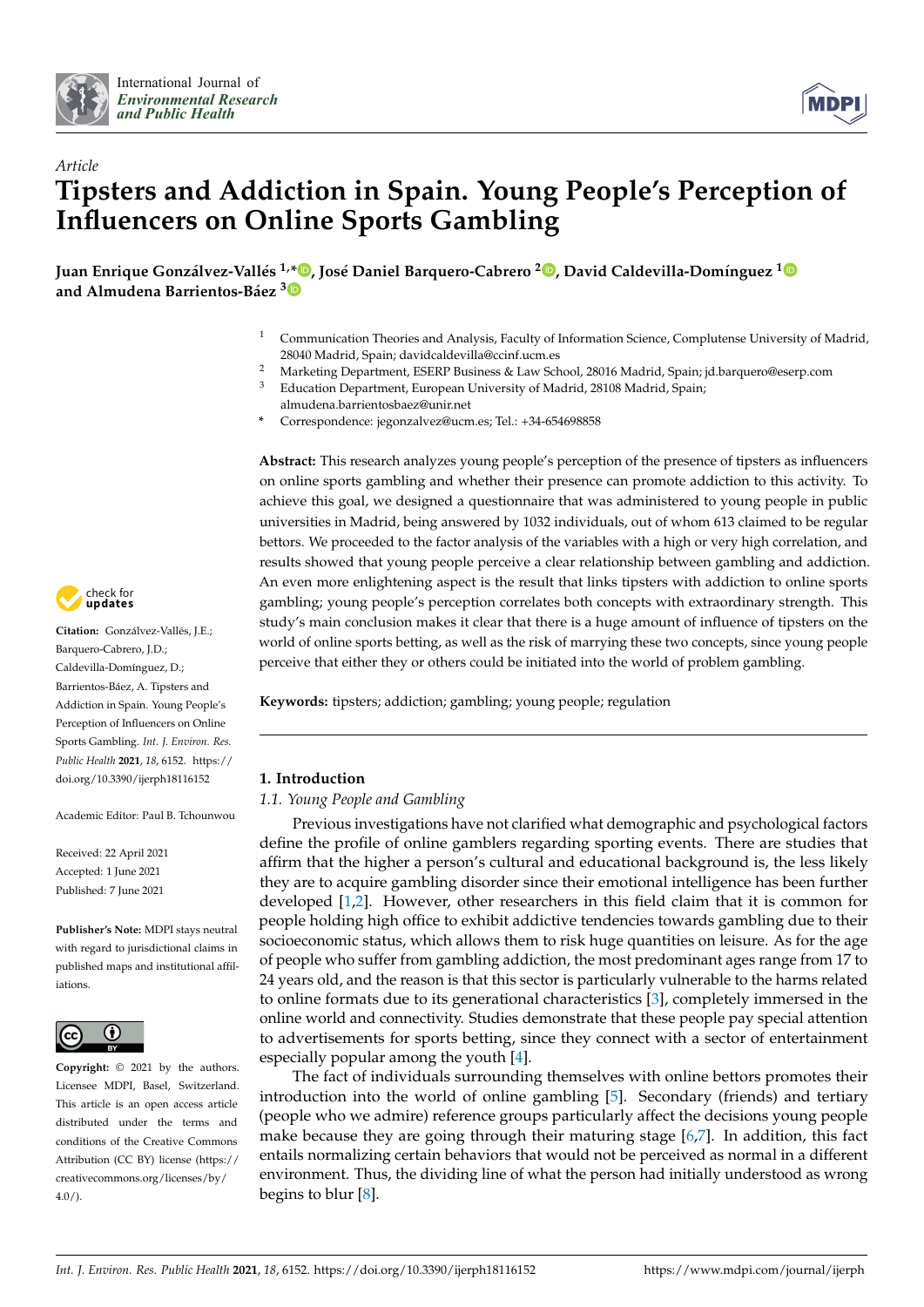Another behavior that indicates gambling addiction and that promotes hazardous practices on the Internet is betting on unregulated websites and/or having several accounts on different betting portals. It is a clear indicator of the psychological harm caused by people who support risky experiences and impulsive behaviors [\[9\]](#page-11-0).

Finally, social networks are used by young people, making them the perfect medium to generate the engagement that online bookmakers vigorously seek [\[10\]](#page-11-1). Due to their lack of knowledge, innocence, and self-confidence, it is the youth who are the most interested and active in online betting, which is noted in their activity on social networks, especially by following profiles that reflect similar lifestyles to theirs [\[11,](#page-11-2)[12\]](#page-11-3). These circumstances promote anytime–anywhere betting, which, together with it being an activity that can be performed in total privacy, does not bear a socially negative connotation. All this leads to the acquisition of addictive habits towards gambling [\[13\]](#page-11-4).

#### *1.2. Online Gambling in Spain*

Online gambling is the activity by which the user wagers and performs actions related to betting, offered on platforms that can be accessed via the Internet. It is common to gamble through multiple devices connected to the Web, such as computers, mobile phones, or tablets. In many cases, these devices are interconnected and thus further facilitate user's accessibility to these platforms. Hence, the worldwide number of online gamblers is considerably higher than the number of gamblers in traditional bookmakers [\[14\]](#page-11-5).

According to data from the Ministry of Health [\[15\]](#page-11-6), online gambling is the second cause of problem gambling, behind slot machines, and it is an addictive product. Sports betting accounted for 40% of the EUR 17 billion that are annually wagered on the Internet in Spain, according to the Ministry of Finance. In contrast to slots, online gamblers feel that, based on their knowledge of gambling and their at-half-time-of-the-match decisions, they have everything under control. In the mind of the user, this activity is not associated with luck, let alone with problem gambling at first [\[16\]](#page-11-7). Here the figure of tipster comes into play, which is going to be defined further on in the text.

This is because it is a more impulsive and automatic action, within reach anywhere and anytime. There is no need to move around, to adapt to opening hours, and no peer pressure or a negative response from the social environment [\[17\]](#page-11-8) due to the excessive amount of time spent on these betting sites. In other words, online gambling is favored by the number of adherents it has already accumulated, given its private and omnichannel nature, and improvements in connections to the Internet all around the world, as well as the notifications of the updates provided by the very betting applications, which act as an advocacy group 2.0 [\[18,](#page-11-9)[19\]](#page-11-10).

Excessive use of online gambling could contribute to developing gambling problems. It is estimated that, in Spain, disordered gambling affects 9% of the population, according to the Spanish Government [\[20\]](#page-11-11). Gambling addiction is considered the first addiction related to human behavior, which could serve as a clue or precedent for other diseases associated with excess and/or impulsiveness. Psychological studies regarding this subject affirm that as the Internet has been progressively evolving, and in turn, online bookmakers, significant trends have developed, which indicate the nonstop annual increase in gambling addiction [\[21](#page-11-12)[,22\]](#page-11-13).

In Spain, the Directorate General for the Regulation of Gambling (DGOJ), appointed under the Ministry of Finance, is responsible for regulating, authorizing, supervising, controlling, and sanctioning gambling. These data are found in its last report [\[23\]](#page-11-14):

- In Spain, online gambling accounted for EUR 67.54 million in March 2020.
- In 2019, this sector's expenditure on advertising and marketing grew by 6.5% and 42.8% respectively.
- Out of the EUR 18,778.86 million turned over on online gambling in 2019, gambling companies invested 180 million in advertising.
- The number of online gamblers in Spain went from 289,770 in 2013 to 937,783 in 2019.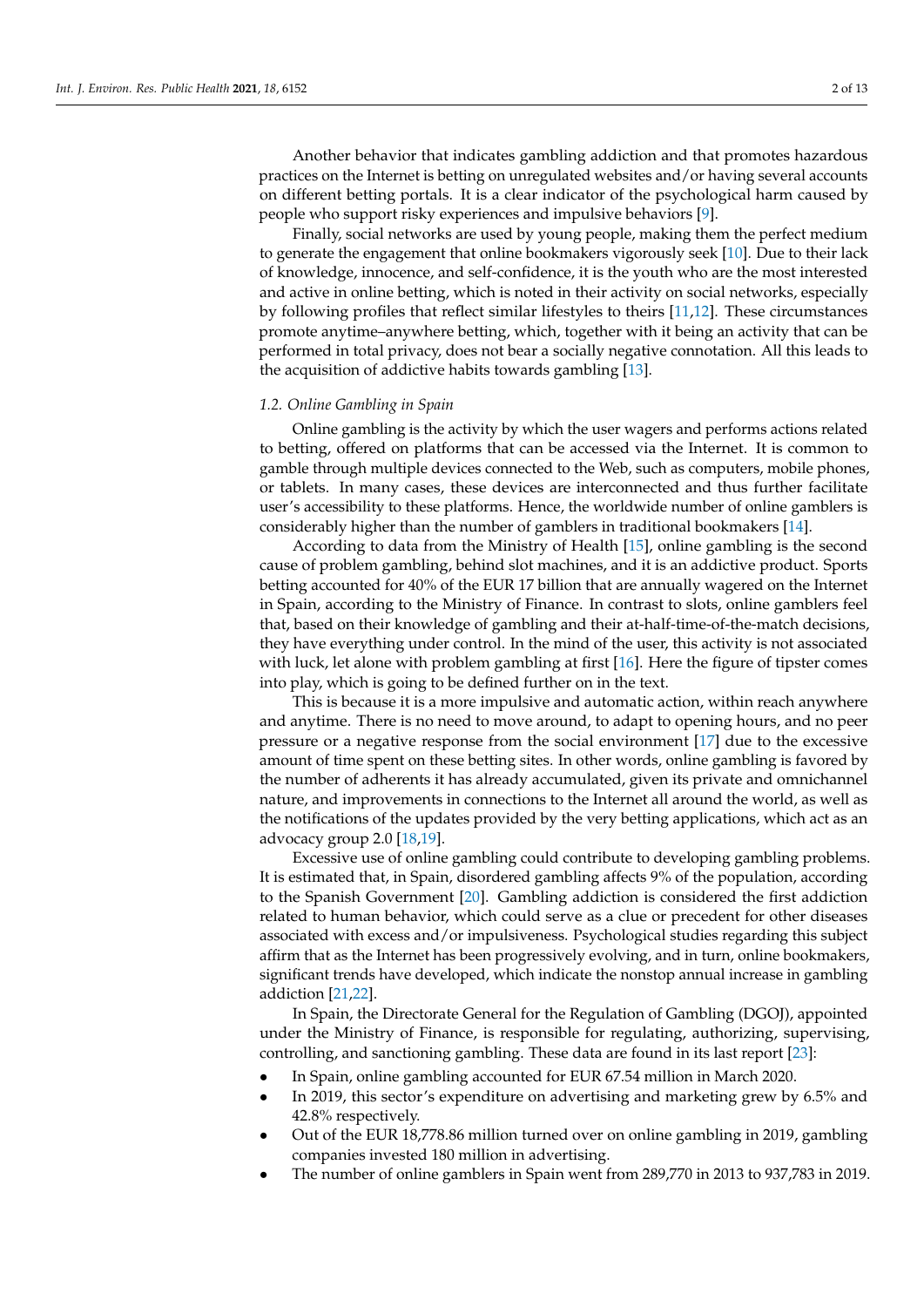- Among all the forms of online gambling, the preferred choice is live sports betting, which accounted for EUR 384.17 million in 2019.
- The mean number of active gamblers was 909,513 in the first three months of 2019 alone.
- Bookmakers have quadrupled their bond investment over the last five years: it was EUR 30.5 million in 2013 and EUR 123.2 million in 2020.

# *1.3. Gambling Influencers: Tipsters*

Online gambling is growing rapidly in terms of popularity due to the constant boom in products and, more importantly, the increase in market and portfolio shares. According to the study conducted by the Center for Gambling Education and Research of the Southern Cross University, the online gambling market was valued at EUR 6.1 billion in 2013, with expected annual growth of 10.1% in 2018 [\[14\]](#page-11-5).

The figure of "tipster" emerges in this expansion context: "A tipster is a forecaster in gambling who analyzes different sporting events, and identifies odds with value in them. Generally, they tend to be winning bettors over the long term, whose statistical estimations are the seal of approval seen by the public" [\[13\]](#page-11-4).

The business model is two-fold: on the one hand, they make money betting on their own, and, on the other hand, they obtain extra income by sharing their tips with subscribers, who have previously paid to have access to such tips. In addition, they simultaneously charge bookmakers for bringing new gamblers or for offering forecasts, which may or may not happen. These tipsters proliferate without control or regulation, especially on social networks, which have become an important asset that gambling companies utilize as a marketing tool to increase their share of users [\[24\]](#page-11-15).

Tipsters must have two characteristics that cause users to choose one in particular: profitability and rapidity. They surround themselves with celebrities and show a luxurious life while implying that all those comforts derive from online gambling. Some of them have a turnover that ranges from EUR 20 to 30 thousand per month. The media interview them as experts or victors who have managed to make a living out of their bets. Some channels have over 100 thousand followers. All that fame and success cause other people to imitate their behavior aspiring to be and live like them [\[25,](#page-11-16)[26\]](#page-11-17).

Tipsters tend to specialize in a specific sport or type of competition. Their results are unequal in the different sports they analyze; they even have a high percentage of errors, which they try to hide by distorting their statistical estimations. In Spain, according to DGOJ (Directorate General for the Regulation of Gambling), it is estimated that approximately 50 thousand gamblers regularly follow their recommendations, but there could be many more [\[27\]](#page-11-18).

Despite there being thousands of gamblers who claim to have been scammed, almost none of them report it. It is not clear either whether tipsters are doing something illegal or if they are just acting as socializing agents, like the style of what the print media did in the past [\[28\]](#page-11-19), although during times of post-truth and communication 2.0 [\[29\]](#page-11-20). In addition, these sums are usually small, and nobody wants to acknowledge that they have been scammed [\[27\]](#page-11-18). An experiment conducted for four months [\[30\]](#page-11-21) consisted of monitoring the activity of the Spanish tipsters with the highest number of followers, both on their free and paid channels, on which, according to them, they share their best forecasts with higher accuracy rates. This is the main reason why online gamblers are willing to pay monthly fees. Additionally, 15 of the most successful tipsters in Spain were interviewed. This research concluded that these forecasters' activity is very similar to that of televangelists or tarot fortune tellers: practically, gamblers blindly trust in them. These forecasts do not allow making a living from betting, since they actually pretend to have made a lot of money from online gambling, although most of the time they do not even place the bets, let alone wager such high sums.

The figure of the tipster comes from a simple reality: the figure of an expert [\[31\]](#page-11-22). However, the experts who might be analysts and forecasters did not work as bookmakers.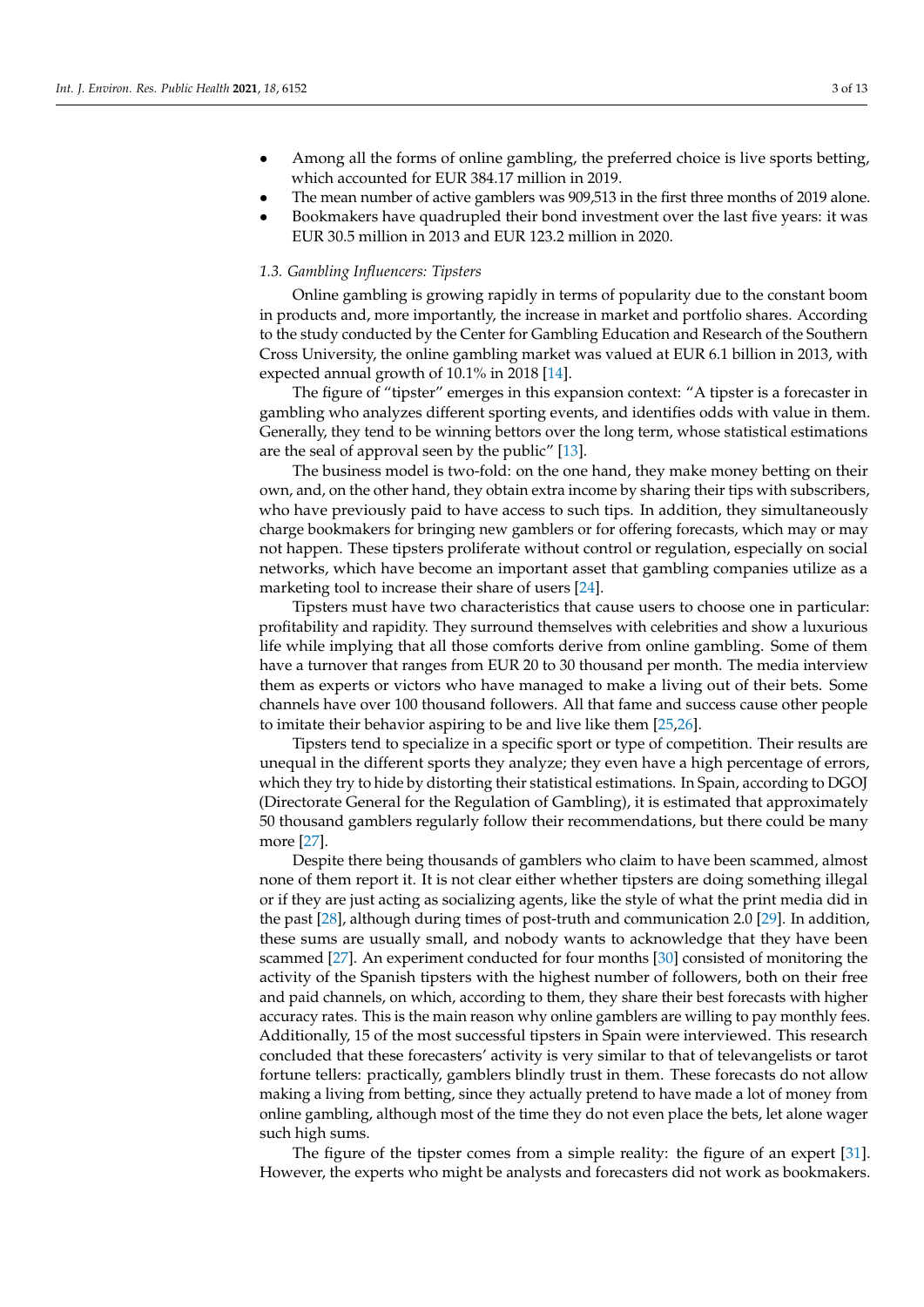Hence, they charge fees for taking the risk of receiving the money of gamblers who hire their services.

In Spain, the demand for analyses, forecasts, or picks offered on communities, portals, forums, and blogs has been known for a while. The turning point was the massive participation on generalist forums such as ForoCoches, on which discussions about gambling took place and picks (choices that forecasters select among all the supply options of sporting events) were published. This was something that attracted gambling enthusiasts who then began to ask for advice from those experts. It was at this point that the figure of the tipster emerged [\[32\]](#page-11-23).

Since the boom of social networks, and with them the emergence of influencers being paid by companies to publicize themselves in practically all the consumption sectors, this new profession has become the most relevant trend in the sports gambling industry in Spain [\[33\]](#page-11-24).

Tipsters tend to provide their forecasts—paid or free—via different means. Betting sites and blogs and social networks (e.g., Facebook and Twitter) are tipsters' typical free channels. For paid channels, they tend to use platforms with limited access, such as emails, WhatsApp, Telegram, or websites' inner pages (which are platforms that can only be accessed with previous identification by signing in) [\[34\]](#page-11-25).

In Spain, the sports on which tipsters focus are football, basketball, and tennis. Their success is because of their high mediatization on television and the radio, hence causing their target audience to be larger [\[35](#page-11-26)[–37\]](#page-11-27).

- 1. Football: Tipsters tune in for the best sporting events: La Liga, the Champions League, the UEFA Champions League, etc.
- 2. Basketball (NBA): Tipsters also analyze basketball matches, focusing on the Liga ABC, the European competitions of clubs, and the American NBA. European and global competitions are analyzed, both women's and men's.
- 3. Tennis: To tipsters, tennis is one of the sports through which their labor can be more easily monetized, since a large number of matches take place throughout the year.

#### 1.3.1. Legal Framework

Currently, the online gambling business is going through an expansion period, but it lacks real and total control from the Administration. According to data from DGOJ, during 2018, around 1.47 million people gambled online in Spain (around 3% of the population), of which 300,000 were new to this activity. Out of them, sports betting attracted 48% of all gamblers: this percentage increases every year, with an exorbitant profit for bookmakers [\[23\]](#page-11-14).

Gambling's lobby, with the traditional use of their influence [\[38\]](#page-11-28), affirm that their sector is pretty much regulated, however, Telegram tipsters entail a handicap that nobody controls: neither how they advertise themselves, nor the statistical estimations that prove their knowledge and profits, nor their incitement to gambling. Companies have been created exclusively to be intermediaries between tipsters and gamblers. These types of applications allow tipsters to be supported by an external company that verifies their forecasts in an apparently official way. On another note, the app offers tipsters the possibility of hiding their statistical estimations or at least part of them if they are not accurate enough.

The minister of Consumer Affairs, Alberto Garzón, presented the Royal Decree Law 11/2020, of 31 March, of the Ministry, to regulate both online and offline gambling in Spain, aiming to improve the current Law 13/2011, of 27 May. Regarding tipsters and their social networks, it states: "tipsters, gambling influencers, shall be obliged to show their real data on profits and accurate tips rates to avoid the deception that winning is easier than what it actually is" [\[39\]](#page-12-0). In conclusion, the figure of tipsters is not only related to their abilities as forecasters; they themselves also become marketing products that, ultimately, ought to be regulated [\[30\]](#page-11-21).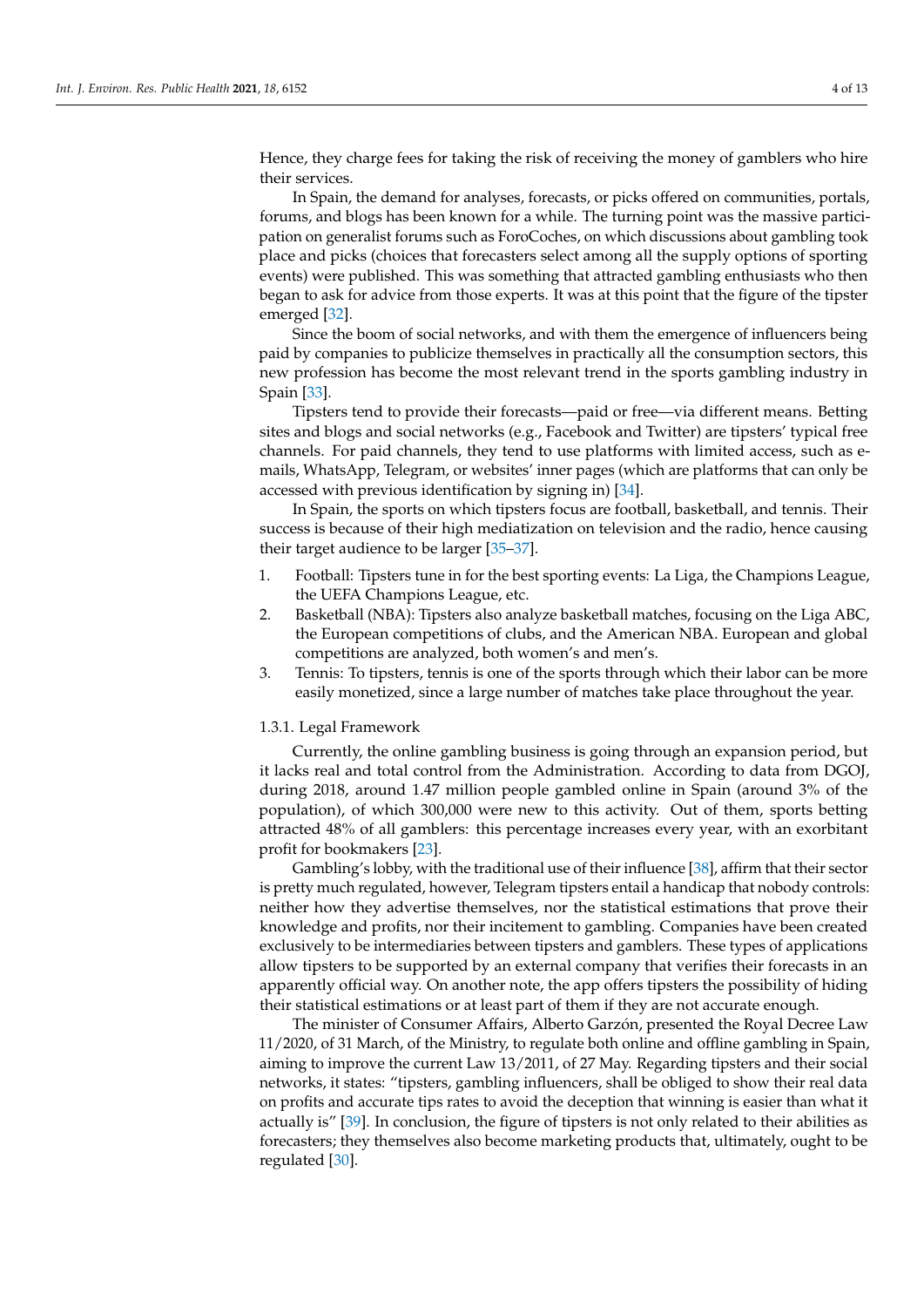### 1.3.2. Aim and Objective

The main objective of this research is to know young people's perception of the figure of tipsters and whether they think tipsters are generators of addictive behaviors, in this case, of gambling.

This general objective brings us to the following research questions (RQs):

- RQ 1: What is the level of presence of online sports gambling in the life of young people?
- RQ 2: What is tipsters' level of knowledge and their influence on the bets being placed?
- RQ 3: Is there a relationship between tipsters and addiction to online sports gambling?

#### **2. Materials and Methods**

We conducted a preliminary descriptive analysis based on the premise of a generalized linear regression model with logical functions linked to it. For analysis and collection of data, we created a survey with questions based on previous investigations [\[40\]](#page-12-1), whose construct and content validity were assessed by experts [\[41\]](#page-12-2). The questions were structured through a 5-to-7-item Likert scale, and, subsequently, the most relevant variables were selected, some of which were standardized and grouped for exploratory factor analysis. In any case, reliability between variables was measured using Cohen's Kappa coefficient, resulting in  $K = 1$  in all the variables.

To establish our research we created an 18-item online questionnaire that was distributed from 10 October 2020 to 20 March 2021 among the students of public universities in Madrid, being the universe comprised of 196,823 people, hence generating an effective sample (ES) of 1032 individuals, with a 95% confidence level and a margin of error of 3.04%. All ethical aspects were taken into account when conducting this research. The selection of people was carried out in the different faculties by distributing a QR code with which the study could be accessed. Informed consent was presented at the beginning of the survey conducted through Google Forms to preserve the anonymity of the sample.

The minimum age of the sample collected was 17 years old and the mean age was 18.9 years of age. The gender distribution was 57% women ( $n = 588$ ) and 43% men ( $n = 444$ ). The quantitative research stage entails a series of steps that involve explaining in detail the statistical analysis that determines the methodology used in this investigation. IBM SPSS v.25 software (IBM Corp. Released 2017. IBM SPSS Statistics for Windows, Version 25.0. Armonk, NY: IBM Corp.) program was used to analyze the data collected. After cleaning the variables, we explored the correlations between variables to know if they shared a latent structure. After the variables were standardized, we proceeded to the reduction of factors and to implement the KMO test to establish the suitability for factor analysis, evaluating the existing correlation between the variables and the existence of a latent structure between them. Similarly, Bartlett's test of sphericity was used to analyze the applicability of factor analysis to the chosen variables. Cronbach's alpha was implemented to assure the verification of the research tool's effectiveness [\[42\]](#page-12-3).

• Subsequently, Pearson and Spearman's methods were implemented to verify if there were links between the factors analyzed.

## **3. Results**

The analysis of the results links the variables that articulated the research questions with all the aspects related to online gambling, the presence of tipsters, and their influence. Regarding RQ1, the presence of online sports gambling in the life of young people, the total corpus was distributed in 59.4% (613) who had gambled on online sports betting sites in the past 12 months and 40.6% (419) who had not done so. To complete the analysis of the remaining items in the questionnaire, we proceeded to filter the sample to obtain only the data of the active users in online sports gambling. To address RQ1 in a comprehensive manner, we proceeded to analyze the correlations between this first question and the other two related aspects, namely the frequency of bets being placed and the amount of money available (See Table [1\)](#page-5-0).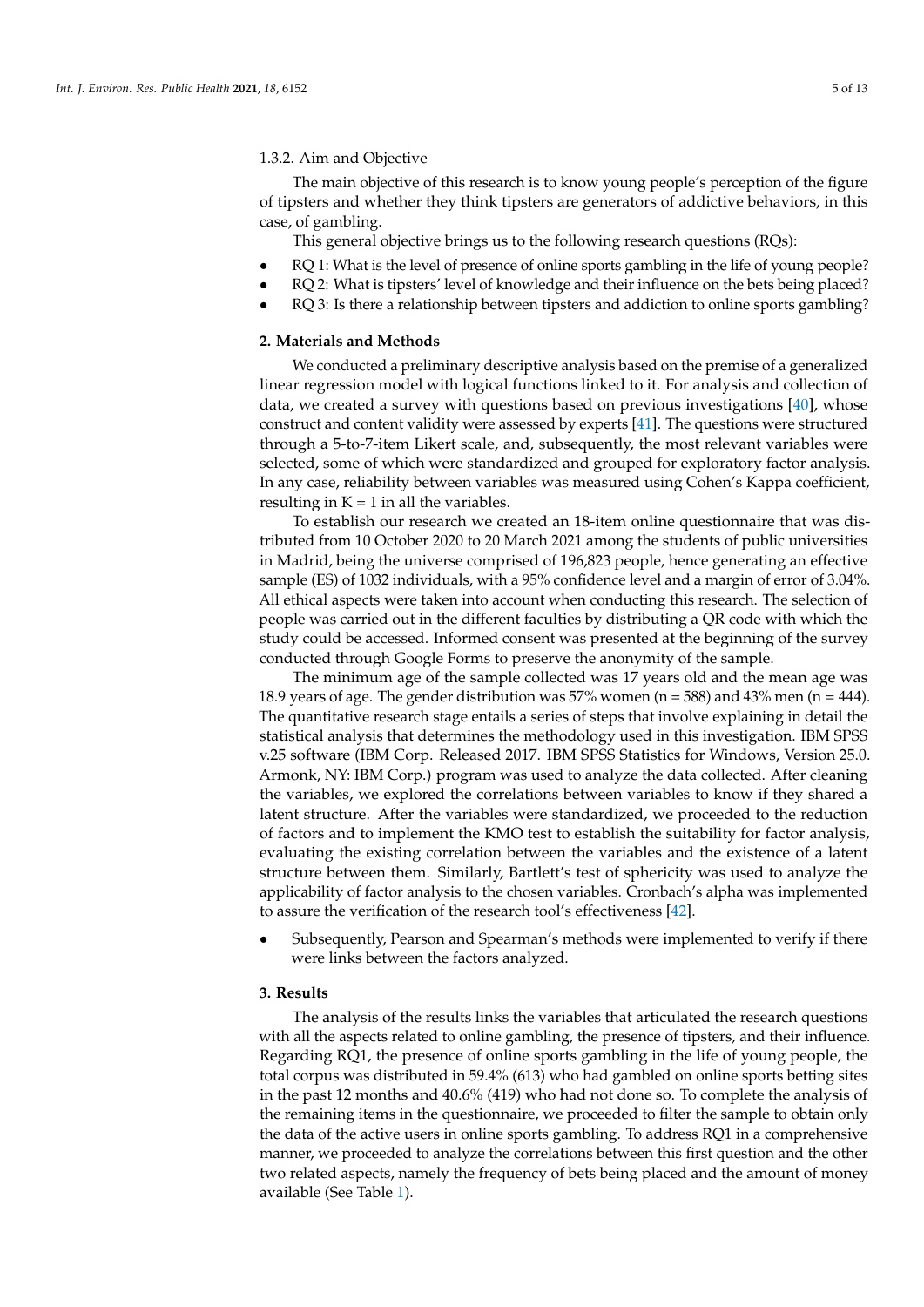| Correlations     |                 | Participation in<br>Online<br>Gambling | Frequency of<br><b>Bets Being</b><br>Placed | Amount of<br>Money<br>Available |
|------------------|-----------------|----------------------------------------|---------------------------------------------|---------------------------------|
| Participation in | Pearson C.      |                                        | 0.691                                       | 0.632                           |
| online gambling  | <i>p</i> -value |                                        | < 0.001                                     | < 0.001                         |
|                  | N               | 613                                    | 613                                         | 613                             |
| Frequency of     | Pearson C.      | 0.691                                  | 1                                           | 0.830                           |
| bets being       | <i>p</i> -value | < 0.001                                |                                             | < 0.000                         |
| placed           | N               | 613                                    | 613                                         | 613                             |
| Amount of        | Pearson C.      | 0.632                                  | 0.830                                       |                                 |
| money available  | <i>p</i> -value | < 0.001                                | < 0.001                                     |                                 |
|                  | N               | 613                                    | 613                                         | 613                             |

<span id="page-5-0"></span>**Table 1.** Correlation table regarding RQ1.

The correlations observed above show that the questions inquiring about the presence of online sports gambling in the life of young people have a *p*-value lower than 0.05, which means they are statistically significant. All the correlations are positive, and the correlation with the lowest value (0.632) has a very strong relationship between "participation in online gambling" and "amount of money available". The highest value (0.830) also shows a very strong relationship between the frequency of bets being placed and the amount of money available.

After studying the variables regarding RQ1, all those variables alluding to RQ2 were analyzed, meaning tipsters' level of knowledge and their influence on the bets that young people place. Just like the previous table, we proceeded to study their correlations by applying Pearson's correlation coefficient (See Table [2\)](#page-5-1).

<span id="page-5-1"></span>

| Correlations                                      |            | Following<br><b>Tipsters</b> | Number of<br><b>Tipsters</b><br>Followed | Trust in<br><b>Tipsters</b> | <b>Bets Placed</b><br>Due to Tips<br>Given by<br><b>Tipsters</b> | Increase in<br><b>Bets Due to</b><br>Tips Given by<br><b>Tipsters</b> |
|---------------------------------------------------|------------|------------------------------|------------------------------------------|-----------------------------|------------------------------------------------------------------|-----------------------------------------------------------------------|
|                                                   | Pearson C. | $\mathbf{1}$                 | 0.717                                    | 0.755                       | 0.711                                                            | 0.75                                                                  |
| Following tipsters                                | $p$ -value |                              | < 0.001                                  | < 0.001                     |                                                                  |                                                                       |
|                                                   | N          | 613                          | 613                                      | 613                         |                                                                  |                                                                       |
|                                                   | Pearson C. | 0.717                        | $\mathbf{1}$                             | 0.867                       | 0.899                                                            | 0.775                                                                 |
| Number of tipsters                                | $p$ -value | < 0.001                      |                                          | < 0.001                     | < 0.001                                                          | < 0.001                                                               |
| followed                                          | N          | 613                          | 613                                      | 613                         | 613                                                              | 613                                                                   |
|                                                   | Pearson C. | 0.755                        | 0.867                                    |                             | 0.904                                                            | 0.683                                                                 |
| Trust in tipsters                                 | $p$ -value | < 0.001                      | < 0.001                                  |                             | < 0.001                                                          | < 0.001                                                               |
|                                                   | N          | 613                          | 613                                      | 613                         | 613                                                              | 613                                                                   |
| Bets placed due to tips<br>given by tipsters      | Pearson C. | 0.711                        | 0.899                                    | 0.904                       | $\mathbf{1}$                                                     | 0.917                                                                 |
|                                                   | $p$ -value | < 0.001                      | < 0.001                                  | < 0.001                     |                                                                  | < 0.001                                                               |
|                                                   | N          | 613                          | 613                                      | 613                         | 613                                                              | 613                                                                   |
| Increase in bets due to<br>tips given by tipsters | Pearson C. | 0.75                         | 0.775                                    | 0.683                       | 0.917                                                            | 1                                                                     |
|                                                   | $p$ -value | < 0.001                      | < 0.001                                  | < 0.001                     | < 0.001                                                          |                                                                       |
|                                                   | N          | 613                          | 613                                      | 613                         | 613                                                              | 613                                                                   |

**Table 2.** Correlation table regarding RQ2.

Again, the level of significance indicated that the correlation between variables was significant and positive. The lowest value in this new analysis (0.711) already shows a very strong correlation between following tipsters and the bets being placed due to the tips given by these types of influencers. The highest result (0.917) shows a very strong correlation between the bets being placed due to the tips given by tipsters and the fact of more money being wagered after receiving their recommendations.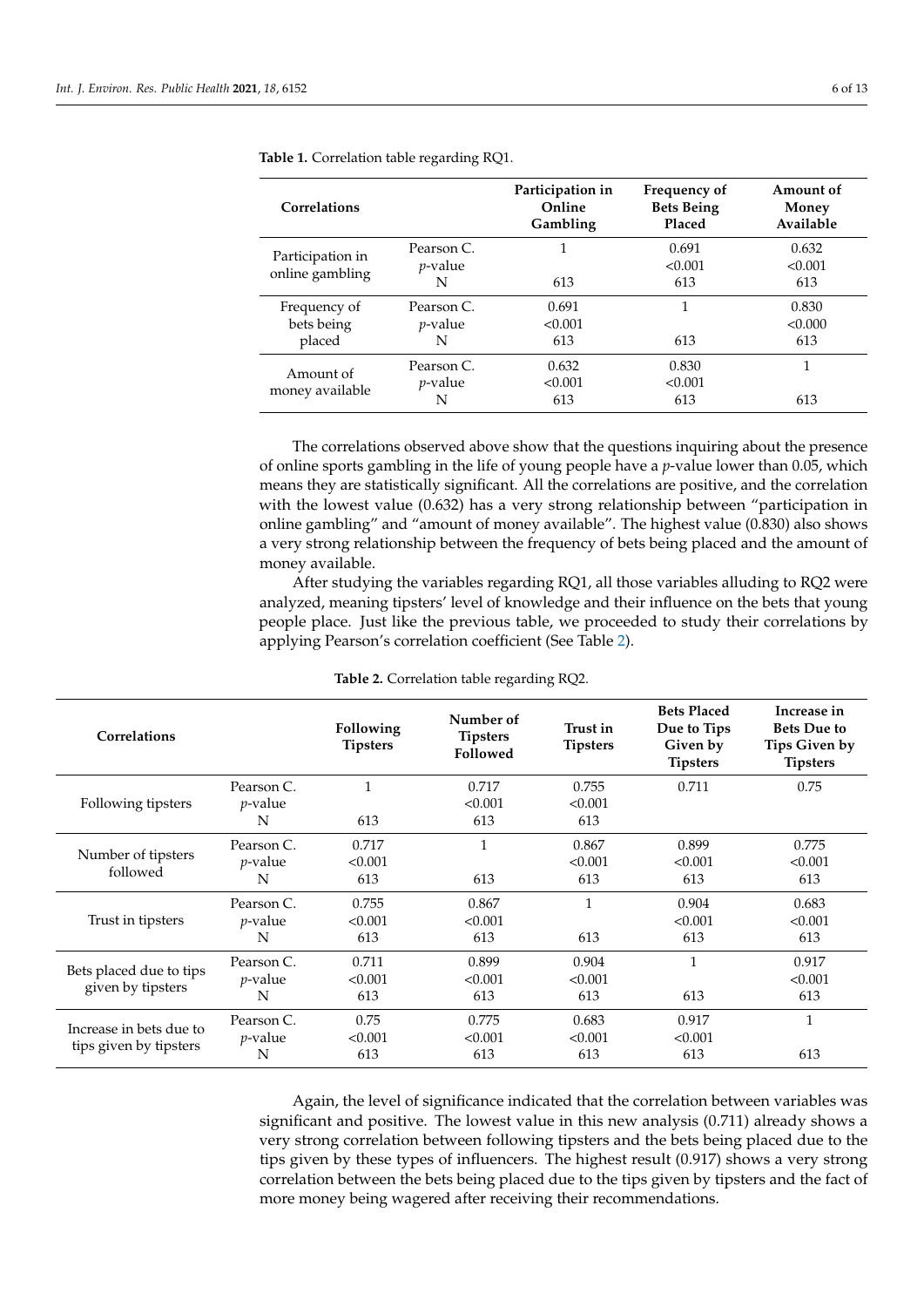The last step in this part of our research established some final correlations between those variables concerning RQ3, that is, the relationship between tipsters and addiction to online sports gambling (See Table [3\)](#page-6-0).

<span id="page-6-0"></span>

| <b>Correlations</b>                                               |                                    | <b>Addiction to</b><br><b>Online Sports</b><br>Gambling | <b>Friends with</b><br>Addiction | Tipsters'<br>Influence on Me<br>Concerning<br>Gambling<br>Addiction | Tipsters' Influence<br>on Others<br>Concerning<br>Gambling<br>Addiction |
|-------------------------------------------------------------------|------------------------------------|---------------------------------------------------------|----------------------------------|---------------------------------------------------------------------|-------------------------------------------------------------------------|
| Addiction to online<br>sports gambling                            | Pearson C.<br>$p$ -value<br>N      | 1<br>613                                                | 0.135<br>< 0.001<br>613          | 0.374<br>< 0.001<br>613                                             | 0.214                                                                   |
| Friends with addiction                                            | Pearson C.<br><i>p</i> -value<br>N | 0.135<br>< 0.001<br>613                                 | 1<br>613                         | 0.183<br>< .001<br>613                                              | 0.818<br>< 0.001<br>613                                                 |
| Tipsters' influence on<br>me concerning<br>gambling addiction     | Pearson C.<br><i>p</i> -value<br>N | 0.374<br>< 0.001<br>613                                 | 0.183<br>< 0.001<br>613          | 1<br>613                                                            | 0.147<br>< 0.001<br>613                                                 |
| Tipsters' influence on<br>others concerning<br>gambling addiction | Pearson C.<br><i>p</i> -value<br>N | 0.214<br>< 0.001<br>613                                 | 0.818<br>< 0.001<br>613          | 0.147<br>< 0.001<br>613                                             | 1<br>613                                                                |

**Table 3.** Correlation table regarding RQ3.

In this case, the results show that the correlations are significant and positive. The correlation is very strong only in the relationship between the knowledge of friends being addicted to online sports gambling and tipsters' influence on them (0.818). However, the correlation is weak or moderate in the remaining correlations, and there is only one strong correlation left (0.374), the relationship between subjects' perception of their own addiction to online sports gambling and the influence that tipsters exert on their bets.

Subsequently, we conducted the KMO test, and, since it was very close to 1, the Kaiser– Meyer–Olkin measure of sampling adequacy indicated a strong relationship between the variables. Similarly, Bartlett's test of sphericity was conducted, resulting in a value lower than 0.05, thus indicating the suitability of data for exploratory factor analysis (EFA) (See Table [4\)](#page-6-1).

<span id="page-6-1"></span>

| Kaiser–Meyer–Olkin Measure of Sampling Adequacy |                    | 0.934    |
|-------------------------------------------------|--------------------|----------|
|                                                 | Approx. Chi-square | 9.758113 |
| Bartlett's Test of Sphericity                   |                    | 80       |
|                                                 | Sig.               | <0.001   |

The total explained variance, grouped into two factors, only explained 43.75% of the variance, while being grouped into three factors raised it to 77.8%. The extraction of the rotated component matrix agglutinated the variables in a similar way as they had been observed in the high and very high correlations (See Table [5\)](#page-7-0).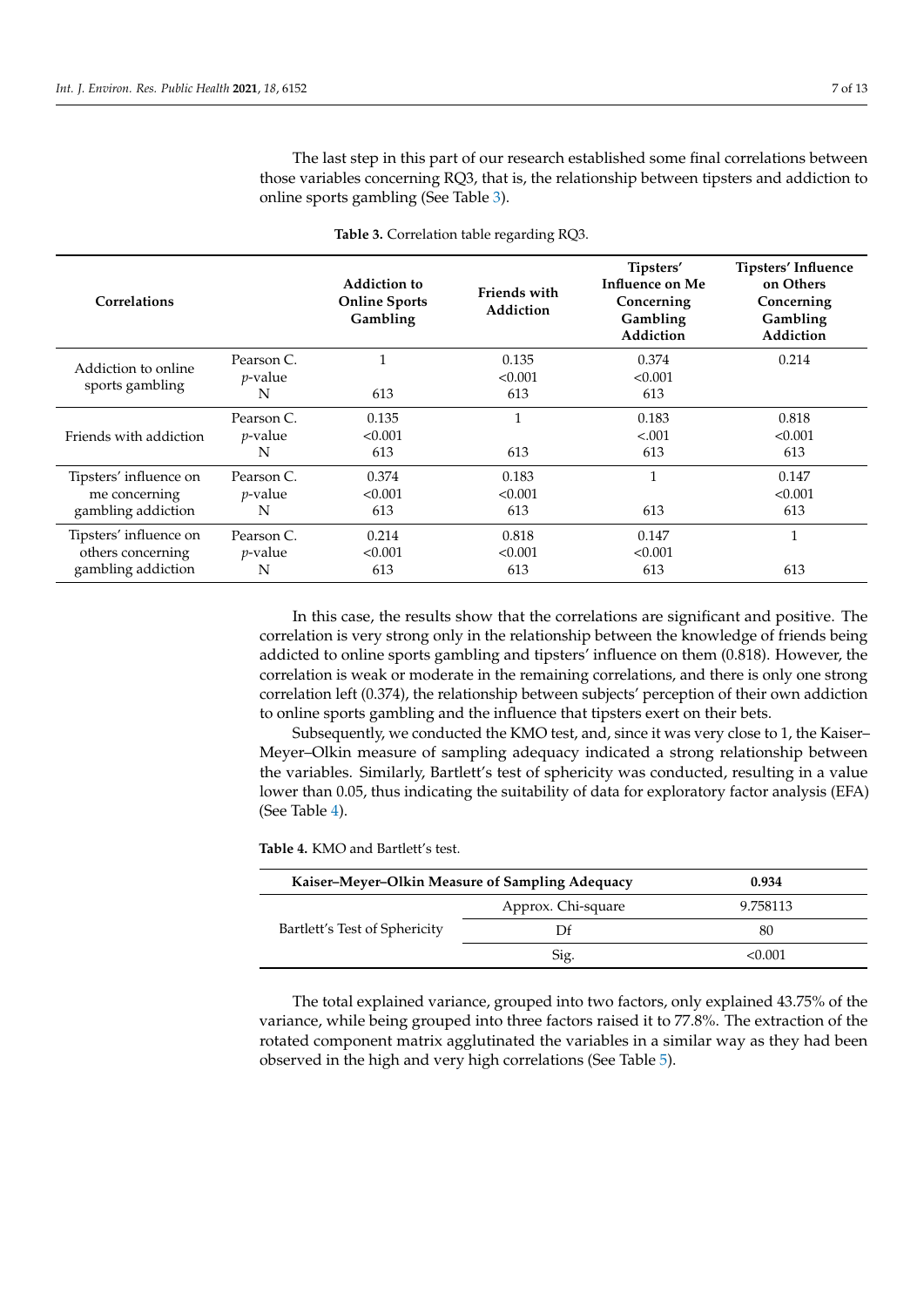|                                                                 | Component 1 | Component 2 | Component 3 |
|-----------------------------------------------------------------|-------------|-------------|-------------|
| Zscore. Participation in<br>online gambling                     | 0.754       |             |             |
| Zscore. Frequency of bets being placed                          | 0.701       |             |             |
| Zscore. Amount of money available                               | 0.698       |             |             |
| Zscore. Following tipsters                                      |             | 0.739       |             |
| Zscore. Number of tipsters followed                             |             | 0.733       |             |
| Zscore. Trust in tipsters                                       |             | 0.712       |             |
| Zscore. Bets placed due to tips given<br>by tipsters            |             | 0.701       |             |
| Zscore. Increase in bets due to tips<br>given by tipsters       |             | 0.697       |             |
| Zscore. Addiction to online<br>sports gambling                  |             |             | 0.855       |
| Zscore. Friends with addiction                                  |             |             | 0.832       |
| Zscore. Tipsters' influence on me and<br>gambling addiction     |             |             | 0.821       |
| Zscore. Tipsters' influence on others<br>and gambling addiction |             |             | 0.818       |

<span id="page-7-0"></span>**Table 5.** Rotated component matrix.

With the Cronbach's alpha test being standardized, we verified that the correlations between the constructs were reliable. Since they are higher than 0.600, their validation can be asserted. The factors were labeled as Gambling, Tipsters, and Addiction (See Table [6\)](#page-7-1).

<span id="page-7-1"></span>**Table 6.** Cronbach's alpha.

| Variables | Items | Cronbach's Alpha |
|-----------|-------|------------------|
| Gambling  |       | 0.883            |
| Tipsters  | 5     | 0.845            |
| Addiction | 4     | 0.921            |

After standardizing the variables and grouping them into the three factors, we chose and specifically calculated the Person's correlation coefficient and Spearman's correlation coefficient, with a significance level set to 0.05 (See Table [7\)](#page-7-2).

<span id="page-7-2"></span>**Table 7.** Pearson's correlation between the factors.

| Correlations    |                 | Gambling | <b>Tipsters</b> | Addiction |
|-----------------|-----------------|----------|-----------------|-----------|
|                 | Pearson C.      |          | 0.643           | 0.602     |
| Gambling        | <i>p</i> -value |          | < 0.001         | < 0.001   |
|                 | N               | 613      | 613             | 613       |
|                 | Pearson $C$ .   | 0.643    |                 | 0.731     |
| <b>Tipsters</b> | <i>p</i> -value | < 0.001  | < 0.001         |           |
|                 | N               | 613      | 613             | 613       |
|                 | Pearson C.      | 0.602    | 0.731           |           |
| Addiction       | <i>p</i> -value | < 0.001  | < 0.001         |           |
|                 | N               | 613      | 613             | 613       |

After observing the table, we can note that the strongest existing relationships between variables correspond to those concerning tipsters, both regarding their influence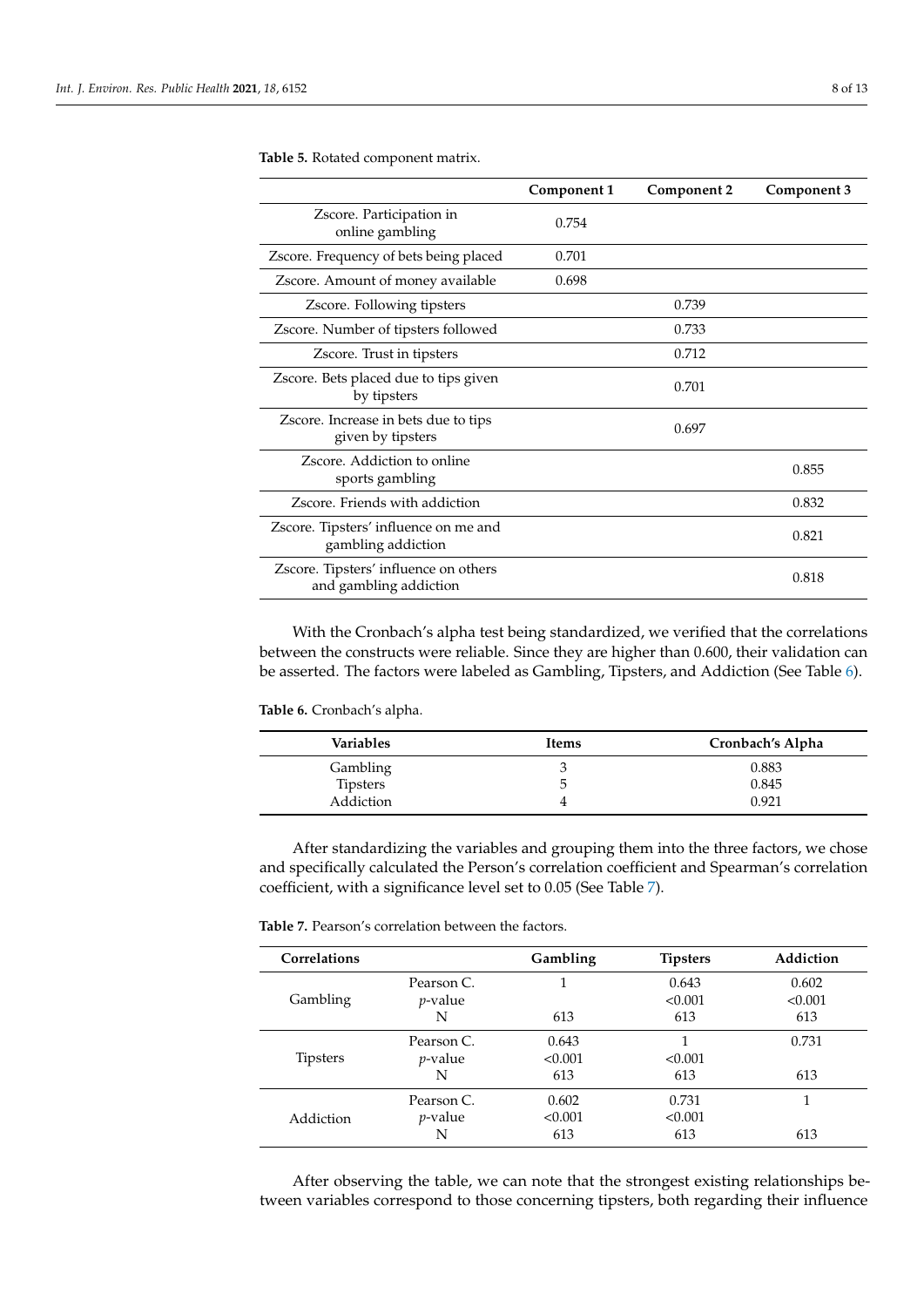when it comes to placing bets and their role when it comes to this habit becoming an addiction  $(r = 0.731)$ . The correlation is very strong and positive, meaning that the higher the influence of tipsters on gambling is, the more they are regarded to have an influence on creating addicts.

There are also strong and positive correlations between young people who gamble and the influence that tipsters exert on them  $(r = 0.643)$ . The last aspect studied in this analysis also relates gambling to addiction  $(r = 0.602)$ . After confirming all these aspects through Pearson's Correlation, we conducted a confirmatory analysis of the study through Spearman's Correlation (See Table [8\)](#page-8-0).

| Correlations    |                            | Gambling | <b>Tipsters</b> | Addiction |
|-----------------|----------------------------|----------|-----------------|-----------|
|                 | Correlation<br>coefficient | 1        | 0.703           | 0.705     |
| Gambling        | $p$ -value                 |          | < 0.001         | < 0.001   |
|                 | N                          | 613      | 613             | 613       |
| <b>Tipsters</b> | Correlation<br>coefficient | 0.703    | 1               | 0.722     |
|                 | $p$ -value                 | < 0.001  | < 0.001         |           |
|                 | N                          | 613      | 613             | 613       |
| Addiction       | Correlation<br>coefficient | 0.705    | 0.722           |           |
|                 | $p$ -value                 | < 0.001  | < 0.001         |           |
|                 | N                          | 613      | 613             | 613       |

<span id="page-8-0"></span>**Table 8.** Spearman's correlations between the factors.

It can be observed that the ranks between variables underpin the ones previously obtained through Pearson's correlation. In fact, the correlation between tipsters and addiction (rho  $= 0.722$ ) and the correlation between gambling and addiction (rho  $= 0.705$ ) confirm that there is a relationship between them, just as aforementioned. Similarly, the strong correlation between the variables gambling and tipsters can be noted, with a *p*-value equal to absolute zero, and  $rho = 0.703$ .

# **4. Discussion**

This research relates the figure of influencers on online sports betting, tipsters, to the action of placing bets and the possible risk of transitioning to an addiction such as problem gambling [\[2,](#page-10-1)[7,](#page-10-6)[11,](#page-11-2)[12\]](#page-11-3). The objective is to know young people's perception of the figure of tipsters and whether they think tipsters are generators of addictive behaviors, in this case, of gambling [\[10](#page-11-1)[,13\]](#page-11-4). Gambling is legal, but its abuse may lead to a nonsubstance addiction, or even a disorder, as claimed by the World Health Organization [\[43\]](#page-12-4).

The results of the analysis show that gambling and the presence of tipsters are worthy of a thorough reflection. It is true that the world of gambling has been subjected to significant restrictions in its more traditional facet, such as casinos and slot machines. In fact, access was denied to minors in the case of places dedicated to gambling, and their presence in the media was practically inexistent [\[7](#page-10-6)[,13\]](#page-11-4). Nevertheless, the appearance of online sports betting has entailed the rupture of that model, and advertisement for that mode of gambling has increased exponentially. It also led to the emergence of tipsters, as an example of persuasion on social networks, taking advantage of the fact that there are no specific laws to regulate commercial communication, neither in Spain nor in Europe [\[10](#page-11-1)[,19\]](#page-11-10).

However, the appearance of addictive behaviors related to these types of gambling among young people has caused important social consequences. This has promoted, in many countries, the initiation of regulatory processes, such as in Spain [\[31\]](#page-11-22). The law of the Ministry of Consumer Affairs addresses especially the figure of tipsters and their modus operandi. It explicitly limits their actions, both in how they incite gambling and the accuracy of the data they provide.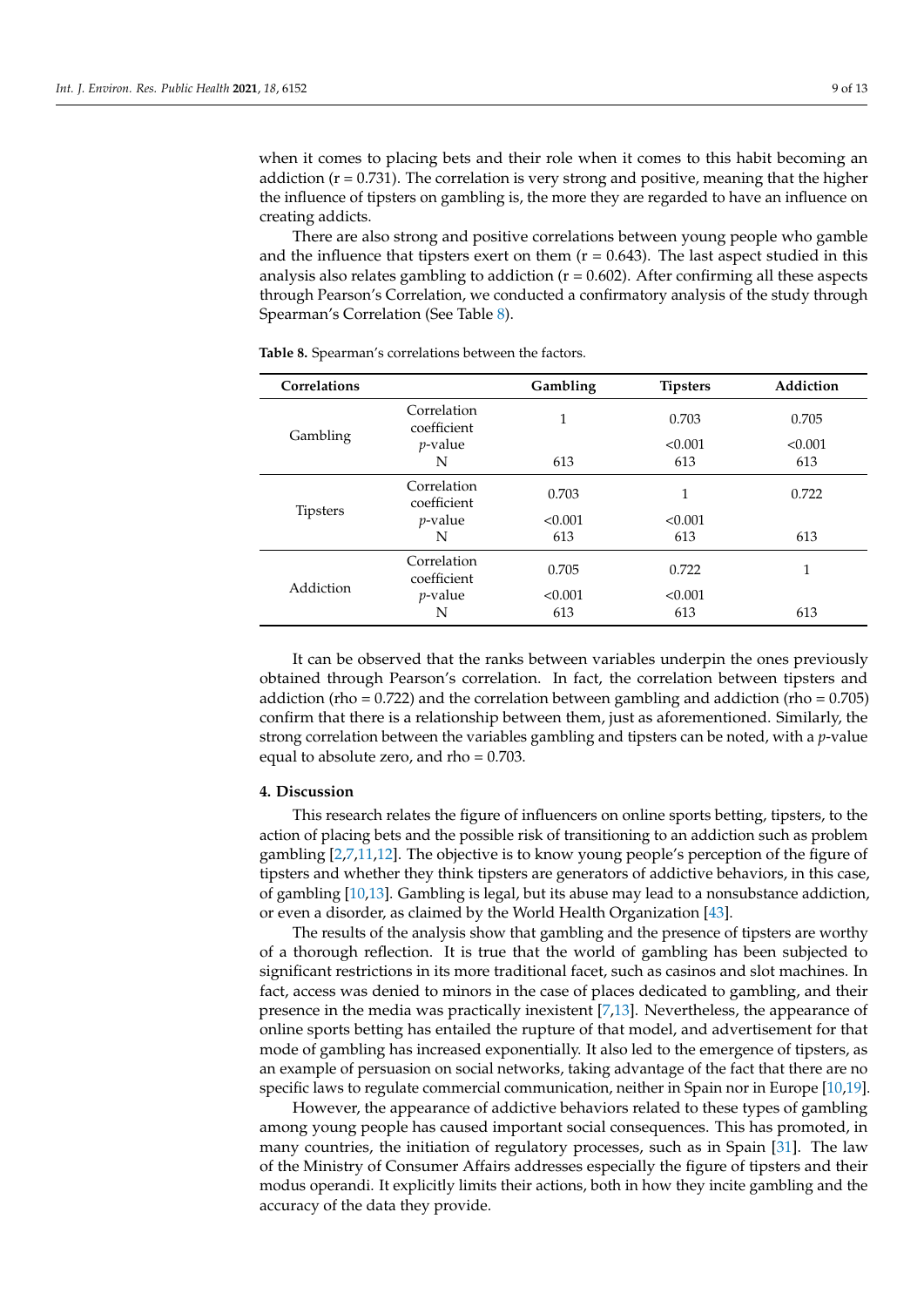The analysis of the three factors has shown high correlations, especially in the case of tipsters and addiction to online sports gambling. The importance of these data lies in the fact that these types of influencers hold, in their communications, enough attraction to cause young people to believe that they can lead someone (themselves or other people) to addictive behaviors [\[11\]](#page-11-2). There are also important ethical considerations for tipsters regarding the psychological manipulation of people, leading them to pernicious habits [\[19\]](#page-11-10).

As for this study's central subject, which analyzes young people's perception of tipsters, the results reveal that there is a clear and positive (in statistical terms) relationship between gambling, tipsters, and addiction. This suggests that more bets are placed when tipsters intermediate these processes, and this can be explained according to Cialdini [\[44\]](#page-12-5) and the theory of decision making. It is worth considering that the more people follow their tips, the more probabilities there are of developing addiction. The high impact of tipsters on the bets that young people place and the fact of more bets being placed more frequently, with more money involved, cause young people to perceive that anyone could transition more easily to problem gambling [\[18\]](#page-11-9).

This research aimed to know young people's perception of tipsters and whether these influencers could lead them to addiction, but after analyzing the results, we concur with the postulates of Perelló, Muela, and Romero [\[45\]](#page-12-6) regarding the particularly vulnerable publics in this area. The characteristics of the development period of the group of respondents allow us to refer to them as emerging adulthood [\[46\]](#page-12-7), and they are exposed to unregulated messages that could fit the concept of fake news, and yet, there is no dissuasive or punitive regulation concerning this aspect. Addiction to online sports gambling must be considered a public health issue, and it should not be addressed from the perspective of consumption alone. Similarly, other vulnerable publics, such as children, are exposed to these risks through the indiscriminate use of smartphones. In fact, the risk is not only limited to problem gambling since other disorders could be involved, in a direct way or as a consequence of gambling addiction [\[47\]](#page-12-8).

#### *4.1. Implications*

Previous works have already warned about tipsters' behaviors and their influence capacity [\[46\]](#page-12-7). Even their predictive capability has been studied, measuring its reliability and its connection with the flow of gambling markets [\[47,](#page-12-8)[48\]](#page-12-9). In fact, there are also publications about the influence of tipsters on diagnosed problem gamblers [\[49\]](#page-12-10).

However, this research makes clear that the marriage of young people, gambling, and tipsters tends to lead to addiction, something that even the subjects of this study perceive. The Public Administration must consider banning the use of these types of influencers in the communication of online sports gambling. The limitations must extend to the level of other products, such as drugs, and glance over other fields, in which the use of influencers is generalized, such as the fashion industry [\[50\]](#page-12-11).

Bearing in mind that many of the bookmakers that use tipsters are not established in Spain, the legislation should not be limited only to the Spanish ambit, but it should extend to the European context. The European regulations must homogenize the national legislations to walk over one single path that prevents any type of technological constraint. Finally, it should be noted that scholars of the causes and consequences of addictions highlight the necessity of educating the public about personal control, resilience management, and emotional intelligence from an early age, interweaving educational curricular content and this cross-disciplinary content [\[51\]](#page-12-12), and synchronizing the new pedagogy to these goals [\[52](#page-12-13)[–54\]](#page-12-14).

#### *4.2. Limitations and Future Research*

This study's main limitation is that it is focused on demonstrating the correlation between gambling, tipsters, and addiction, while future works should delve into noteworthy variables such as segmentation by gender, age, or financial capacity. Another limitation is that the analysis does not distinguish what types of products tend to lead more to problem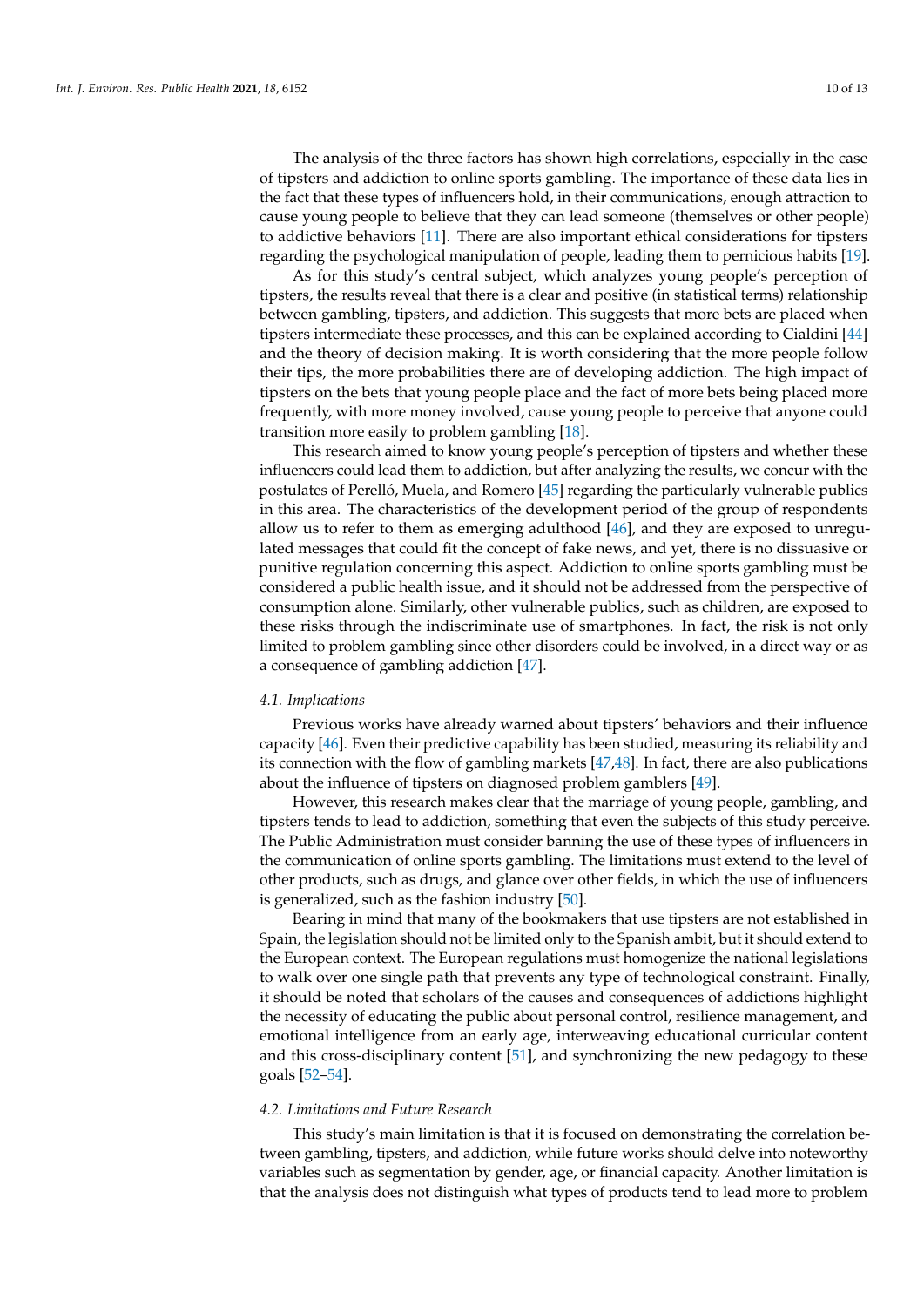gambling (e.g., welcome bonus, multiple bet) or the moment of placing a bet (i.e., before the sporting event occurs or while it is taking place). Similarly, the collective or individual nature of bets or their amount will be the subject of study of future works.

The main focus of this research is young university students, but future investigations could widen the age band, both upwards and downwards, to cover segments completely, such as millennials, centennials, or Generation Z. Similarly, other Spanish regions could provide a more holistic vision of the country's situation, and even an analysis at a European level can be conducted.

#### **5. Conclusions**

The use of tipsters in online sports gambling is experiencing an unprecedented boom, taking advantage of the current legal vacuum. The influence of these types of actors is perceived, by young people, as a factor that promotes addiction to these kinds of behaviors. The existence of tipsters is also justified from a perspective of supporting the placing of more bets and larger sums of money at stake.

Young people clearly perceive that the use of tipsters leads to these types of habits, which, either in them or other people, generate problem gambling. The trust in tipsters' messages as well as the communication of data regarding gambling cause people to place sports bets online. Similarly, young people associate these factors with addiction as a direct consequence.

**Author Contributions:** Conceptualization, J.D.B.-C. and D.C.-D.; methodology, J.E.G.-V.; software, J.E.G.-V.; validation, A.B.-B.; formal analysis, A.B.-B.; investigation, D.C.-D. and J.E.G.-V.; resources, J.D.B.-C.; data curation, D.C.-D. and A.B.-B.; writing—original draft preparation, A.B.-B.; writing —review and editing, J.E.G.-V.; visualization, J.E.G.-V.; supervision, J.D.B.-C.; project administration, A.B.-B., J.D.B.-C. and D.C.-D.; funding acquisition, J.D.B.-C. All authors have read and agreed to the published version of the manuscript.

**Funding:** This research received no external funding.

**Institutional Review Board Statement:** Not applicable.

**Informed Consent Statement:** Informed consent was obtained from all subjects involved in the study.

**Data Availability Statement:** Data sharing not applicable.

**Acknowledgments:** The authors would like to acknowledge Luis Miguel Romero Rodríguez and Bárbara Castillo Abdul for their assistance during the investigation.

**Conflicts of Interest:** The authors declare no conflict of interest. The funders had no role in the design of the study; in the collection, analyses, or interpretation of data; in the writing of the manuscript; or in the decision to publish the results.

#### **References**

- <span id="page-10-0"></span>1. Niño González, J.I.; García García, E.; Caldevilla-Domínguez, D. Inteligencia emocional y educación universitaria: Una aproximación. *SEECI* **2017**, 15–27. [\[CrossRef\]](http://doi.org/10.15198/seeci.2017.43.15-27)
- <span id="page-10-1"></span>2. Barrientos-Báez, A. El Desarrollo de la Inteligencia Emocional en los Estudios del Grado de Turismo en la Universidad de La Laguna (Tenerife). Ph.D. Thesis, Universidad Camilo José Cela, Villanueva de la Cañada, Spain, 2019.
- <span id="page-10-2"></span>3. Caldevilla-Domínguez, D.; Rodríguez Terceño, J.; Barrientos-Báez, A. El malestar social a través de las nuevas tecnologías: Twitter como herramienta política. *RLCS* **2021**, *74*, 1264–1290.
- <span id="page-10-3"></span>4. López, A.G.; Arnau, A.G.; de Rivera, J.; Catalán, C.D. *Jóvenes en la Encrucijada Digital: Itinerarios de Socialización y Desigualdad en los Entornos Digitales*; Ediciones Morata: Las Rozas de Madrid, Spain, 2019.
- <span id="page-10-4"></span>5. Aranda, D. *Game & Play: Diseño y Análisis del Juego, el Jugador y el Sistema Lúdico*; UOCpress: Barcelona, Spain, 2015.
- <span id="page-10-5"></span>6. Sanz-Marcos, P.; Elías-Zambrano, R. La experiencia comunitaria del consumo de marcas. de la subcultura de consumo a la tribu consumidora. *VA* **2020**, 69–83. [\[CrossRef\]](http://doi.org/10.15178/va.2020.151.69-83)
- <span id="page-10-6"></span>7. Aladro Vico, E. Comunicación sostenible y sociedad 2.0: Particularidades en una relación de tres décadas. *SEECI* **2020**, 37–51. [\[CrossRef\]](http://doi.org/10.15198/seeci.2020.53.37-51)
- <span id="page-10-7"></span>8. Barquero Cabrero, M.; Rodríguez Terceño, J.; Gonzálvez Vallés, J.E. Tecnologías de la comunicación y posverdad: Implicaciones para la gestión de la comunicación hospitalaria. *Rev. Comun. Salud* **2018**, *8*, 85–97. [\[CrossRef\]](http://doi.org/10.35669/revistadecomunicacionysalud.2018.8(1).85-97)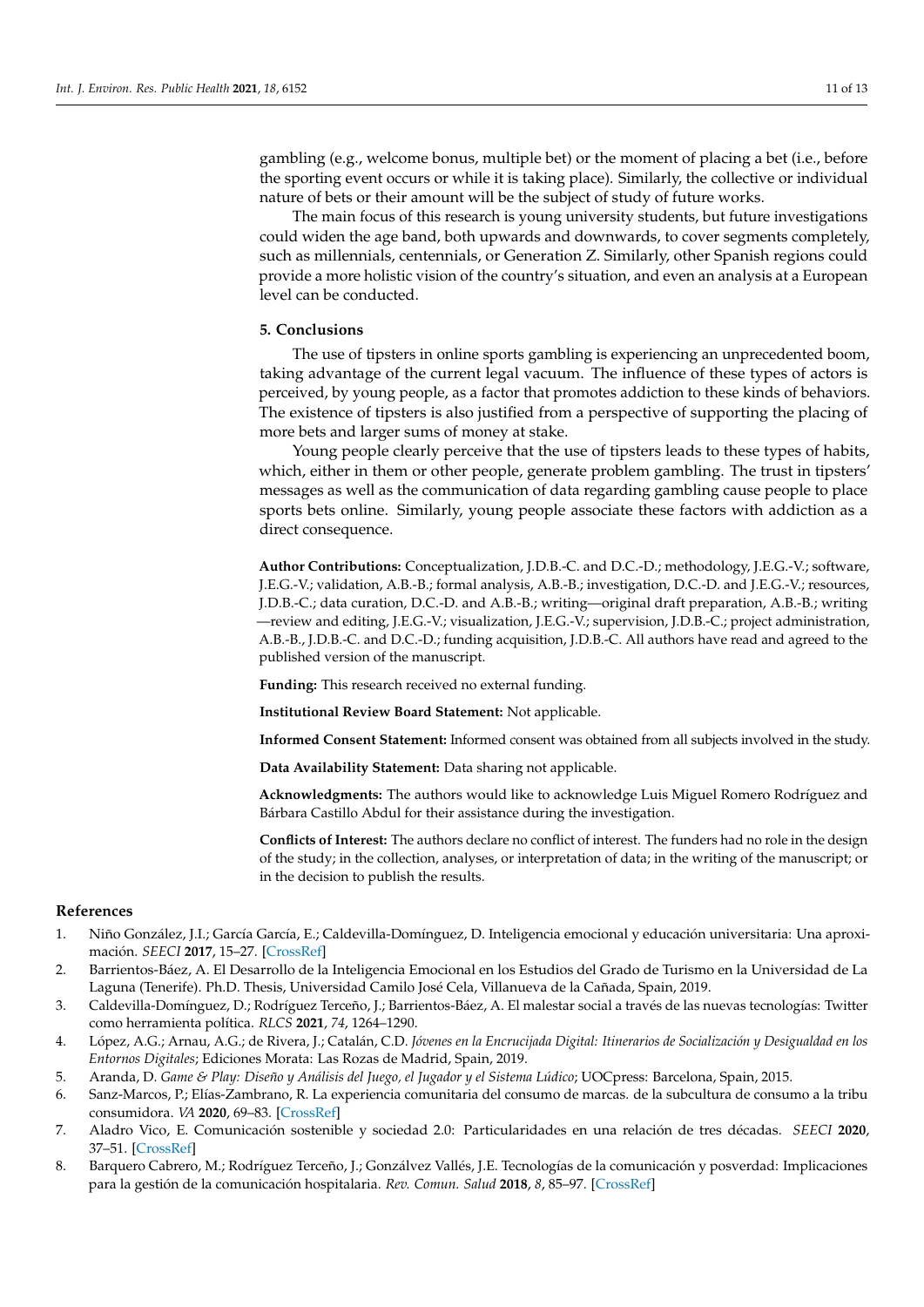- <span id="page-11-0"></span>9. Rubio García, L. Apuestas deportivas online: Percepción adolescente y regulación publicitaria. *Methaodos. Revista Ciencias Sociales* **2018**, *6*. [\[CrossRef\]](http://doi.org/10.17502/m.rcs.v6i1.207)
- <span id="page-11-1"></span>10. Vizcaíno-Laorga, R.; Catalina-García, B.; López de Ayala-López, M.-C. Participación y compromiso de los jóvenes en el entorno digital. Usos de las redes sociales y percepción de sus consecuencias. *RLCS* **2021**, 554–572. [\[CrossRef\]](http://doi.org/10.4185/RLCS-2019-1345)
- <span id="page-11-2"></span>11. Caldevilla-Domínguez, D. El nuevo modelo global de comunicación a partir de las redes sociales y TT.II.CC. *SEECI* **2008**, 115–145. [\[CrossRef\]](http://doi.org/10.15198/seeci.2008.16.115-145)
- <span id="page-11-3"></span>12. Establés, M.-J.; Guerrero-Pico, M.; Contreras-Espinosa, R.S. Jugadores, escritores e influencers en redes sociales: Procesos de profesionalización entre adolescentes. *RLCS* **2021**, 214–236. [\[CrossRef\]](http://doi.org/10.4185/RLCS-2019-1328)
- <span id="page-11-4"></span>13. Martín Critikián, D.; Gonzálvez-Vallés, J.E.; Barquero-Cabrero, J.D.; Pérez-Santana, B. Comunicación y tecnología: La comunicación de los tipsters a través de las redes sociales: Caso de Juan Gayá. *Revista Inclusiones* **2021**, *8*, 678–702.
- <span id="page-11-5"></span>14. Gainsbury, S.M. Online gambling addiction: The relationship between internet gambling and disordered gambling. *Curr. Addict. Rep.* **2015**, *2*, 185–193. [\[CrossRef\]](http://doi.org/10.1007/s40429-015-0057-8)
- <span id="page-11-6"></span>15. Casillas, J.S. ABC. El Terror de las Casas de Apuestas. Available online: <https://bit.ly/2QBFNol> (accessed on 12 January 2021).
- <span id="page-11-7"></span>16. Chóliz, M.; Saiz-Ruiz, J. Regular el juego para prevenir la adicción: Hoy más necesario que nunca. *Adicciones* **2015**, *28*, 174–181. [\[CrossRef\]](http://doi.org/10.20882/adicciones.820)
- <span id="page-11-8"></span>17. Cabaleiro Pedrero, M.; Rodríguez Terceño, J.; Sarmiento Guede, J.R. Las TIC como herramienta de investigación: Analizando las técnicas de programación neurolinguística. *SEECI* **2020**, 1–15. [\[CrossRef\]](http://doi.org/10.15198/seeci.2020.52.1-15)
- <span id="page-11-9"></span>18. Caldevilla Domínguez, D.; Xifra Triadú, J. Historia de los lobbies: Una forma de escribir la historia. *HICS* **2014**, *18*, 879–892. [\[CrossRef\]](http://doi.org/10.5209/rev_HICS.2013.v18.44371)
- <span id="page-11-10"></span>19. Chaves, J.I.; Barrientos-Báez, A. Arte, activismo y comunicación en el ámbito académico. *VA* **2020**, 157–161. [\[CrossRef\]](http://doi.org/10.15178/va.2020.151.157-161)
- <span id="page-11-11"></span>20. Clotas, C.; Bartroli, M.; Caballé, M.; Pasarín, M.I.; Villalbí, J.R. El negocio de los juegos de azar: Una perspectiva desde la salud pública. *Revista Española de Salud Pública* **2020**, *94*, e1–e10.
- <span id="page-11-12"></span>21. Esparza-Reig, J. La conducta prosocial como factor protector de los problemas de adicción al juego en universitarios. *Revista Digital de Investigación en Docencia Universitaria* **2020**, *14*. [\[CrossRef\]](http://doi.org/10.19083/ridu.2020.1197)
- <span id="page-11-13"></span>22. Bernaldo-de-Quirós, M.; Labrador-Méndez, M.; Sánchez-Iglesias, I.; Labrador, F. Instrumentos de medida del trastorno de juego en internet en adolescentes y jóvenes según criterios DSM-5: Una revisión sistemática. *Adicciones* **2019**, *32*, 291–302. [\[CrossRef\]](http://doi.org/10.20882/adicciones.1277) [\[PubMed\]](http://www.ncbi.nlm.nih.gov/pubmed/31342078)
- <span id="page-11-14"></span>23. EPData. Juego Online en España, Datos y Estadísticas. Available online: [www.epdata.es/datos/juego-online-espana-datos](www.epdata.es/datos/juego-online-espana-datos-estadisticas/161)[estadisticas/161](www.epdata.es/datos/juego-online-espana-datos-estadisticas/161) (accessed on 15 February 2021).
- <span id="page-11-15"></span>24. Chóliz, M.; Marcos, M. La epidemia de la adicción al juego online en la adolescencia: Un estudio empírico del trastorno de juego. *Revista Española de Drogodependencias* **2019**, *44*, 20–37.
- <span id="page-11-16"></span>25. Lopez-Gonzalez, H.; Rius-Buitrago, A.; Jimenez-Murcia, S.; Griffiths, M.D. The utilization and perception of sports betting experts ('tipsters') among sports bettors with gambling problems: A qualitative focus group interview study. *Int. Gambl. Stud.* **2020**, *21*, 1–17. [\[CrossRef\]](http://doi.org/10.1080/14459795.2020.1844270)
- <span id="page-11-17"></span>26. Caldevilla-Domínguez, D. Impacto de las TIC Y el 2.0: Consecuencias para el sector de la comunicación. *SEECI* **2014**, *35*, 106–127. [\[CrossRef\]](http://doi.org/10.15198/seeci.2014.35.106-127)
- <span id="page-11-18"></span>27. Martínez Oró, D.P. *Ludomorfina*; Icaria: Barcelona, Spain, 2020.
- <span id="page-11-19"></span>28. Caldevilla-Domínguez, D. El papel de la prensa escrita como agente socializador. *adComunica* **2013**, 205–222. [\[CrossRef\]](http://doi.org/10.6035/2174-0992.2013.6.12)
- <span id="page-11-20"></span>29. Barrientos-Báez, A.; Barquero Cabrero, M.; García García, E. Posverdad y comunicación 2.0. *RCCI* **2018**, *23*, 43–52. [\[CrossRef\]](http://doi.org/10.35742/rcci.2018.23(1).43-52)
- <span id="page-11-21"></span>30. ElDiario.es. El Oscuro Mundo de los 'Tipsters', los Pronosticadores que Ejercen de Gancho de las Casas de Apuestas. Available online: [www.eldiario.es/catalunya/oscuro-tipsters-pronosticadores-apuestas-deportivas\\_1\\_1081705.html](www.eldiario.es/catalunya/oscuro-tipsters-pronosticadores-apuestas-deportivas_1_1081705.html) (accessed on 22 January 2020).
- <span id="page-11-22"></span>31. Guijarro, E.; Santandreu Mascarell, C.; Canós Darós, L.; Díez Somavilla, R.; Babiloni Griñón, E. Técnicas multicriterio aplicadas a las redes sociales en el sector público: El uso de twitter por distintos perfiles de fuerzas y cuerpos de seguridad. *RLCS* **2021**, 1412–1427. [\[CrossRef\]](http://doi.org/10.4185/RLCS-2018-1314)
- <span id="page-11-23"></span>32. García, P.C.; Santos, J.M.S. Información útil para el análisis de la Economía del Deporte. *Estudios de Economía Aplicada* **2012**, *30*, 732–746.
- <span id="page-11-24"></span>33. Infoplay. El Boom de los Tipsters (Parte I). Available online: [www.infoplay.info/2016-10-26/el-boom-de-los-tipsters-parte-i](www.infoplay.info/2016-10-26/el-boom-de-los-tipsters-parte-i-introduccion-/39/opinion/)[introduccion-/39/opinion/](www.infoplay.info/2016-10-26/el-boom-de-los-tipsters-parte-i-introduccion-/39/opinion/) (accessed on 30 January 2021).
- <span id="page-11-25"></span>34. González, B.R. *Apuestas Deportivas Online: Claves Para Ganar Apostando*; Punto de Lectura: Madrid, Spain, 2013.
- <span id="page-11-26"></span>35. Apuestasonline. Top 11 Mejores Tipsters en Español que Tienes que Seguir. Available online: [https://apuestasonline.net/los-11](https://apuestasonline.net/los-11-mejores-tipsters-espanol/) [-mejores-tipsters-espanol/](https://apuestasonline.net/los-11-mejores-tipsters-espanol/) (accessed on 30 January 2021).
- 36. López León, M.E.; Junco Martínez, F.; Capó Pérez, B.A. Articulaciones, rupturas y superaciones de un modelo de educación para la comunicación mediado por las TIC: Propuesta de modelo de EPCc como contribución al desarrollo local en el municipio Centro Habana, provincia La Habana, Cuba. *VA* **2020**, 85–106. [\[CrossRef\]](http://doi.org/10.15178/va.2020.151.85-106)
- <span id="page-11-27"></span>37. Caldevilla-Domínguez, D. *Relaciones Públicas y Cultura*; Visión Net: Madrid, Spain, 2007.
- <span id="page-11-28"></span>38. Caldevilla-Domínguez, D.; Barrientos-Báez, A.; Fombona, J. Evolución de las relaciones públicas en España. *EPI* **2020**, 1–28. [\[CrossRef\]](http://doi.org/10.3145/epi.2020.may.05)